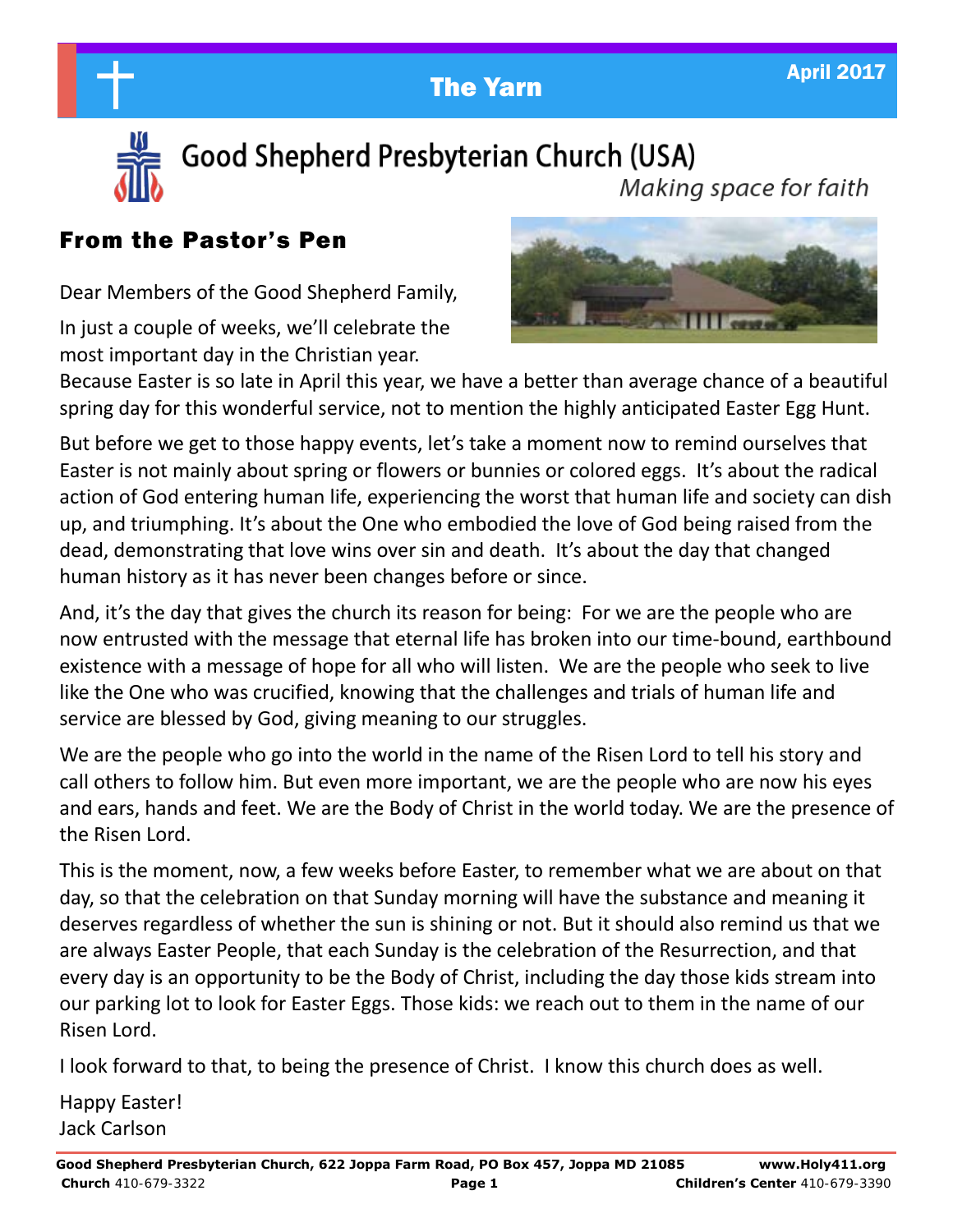

## Deacons Shepherd's Kids & Egg Hunt

**Food Closet**—We are in need of food & funds for the closet. Nonperishable food, laundry supplies, bathroom items and paper products are all needed.

**Coffee Hour** - Please take a look at the sign up sheet and determine when you might help with light refreshments. This can be shared with another person or persons if you wish. If you have any questions please ask any Deacon. **Redner's Tapes** - Remember to bring in any and all tapes. We collect them all year long! If you are not familiar with this outreach please ask a Deacon or Elder.

# **Easter Egg Hunt April 16 10:00-12:00 Thousands of Eggs - 45 Seconds of Fun!!**



In March Shepherd's Kids learned about things that are always there. We read "The Knowing Book". The children told me that God is always there; that He is always with us and that is [something w](http://so.ething)e can count on. The children drew a picture with crayons and then painted a blue "wash" over it. The second week, the children listened to a story about a Leprechaun, Gram, and her granddaughter Ninny Nanny. Together we learned that we must do helping chores to help the people who care for us keep us safe. The children finished their paintings by adding a child playing or running to their painting. **Our next Shepherd's Kids is April 12 and 19. Hope to see you there!! Many hands are always needed.** 

## Women's Association **Humming Bird**

**2017 Activity Dates:** 

#### **Thursday, April 13 10:00 AM**

#### **Circle Bible Study Lesson 8 – According to Other Abrahamic faiths**

(bring your lunch)

Following lunch **– fill the Easter Eggs** for the Saturday, April 15 Easter Egg Hunt

#### **Thursday April 27 10:00 AM 4th Thursday**

**Program: Card Making** (bring your lunch and card making supplies – old cards, trims, envelopes)



### **PILLOWCASE DRESSES**



We would like to thank the members of the GSPC Women's Association and all

the members of the GSPC family who, once again, made our Pillowcase Project a success by contributing pillowcases, money and time. Fifteen ladies met on three Thursday mornings and were able to complete the construction of 50 dresses. Over the past 5 years, we have sent approximately 335 dresses to a variety of developing countries, including a Native American reservation in South Dakota. This year, our dresses will be delivered to Honduras by the Mission Team of Towson Presbyterian during the week of April 10<sup>th</sup>. Like the legend of the hummingbird, we may be small in numbers but we can make a contribution that will bring joy and God's love to others.

God bless, Joan Pugh, Ellyn Hooper, MaryKaye Kent, Project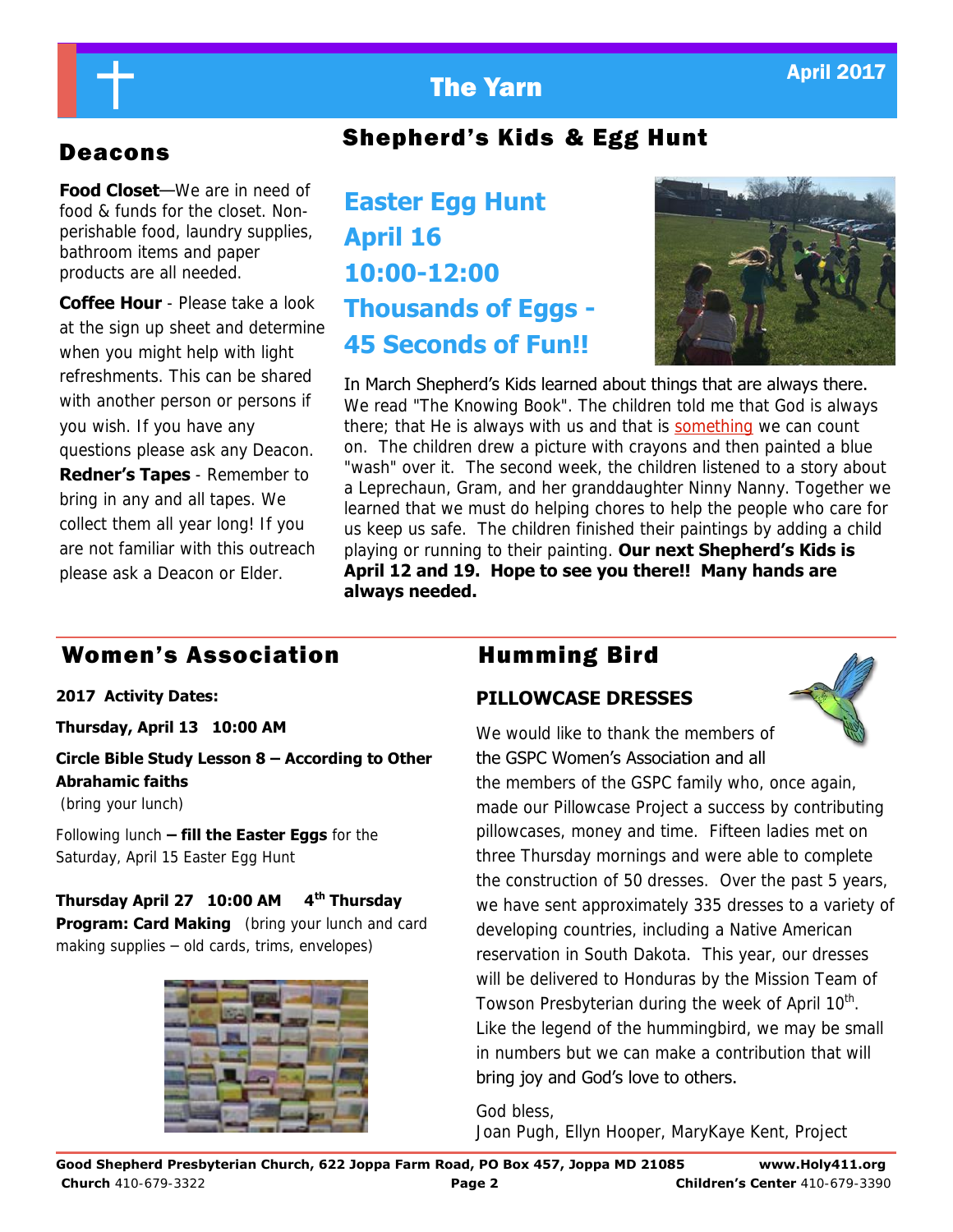## Holy Week at Good Shepherd

## **Palm Sunday — April 9**

 Morning worship on this day will be a royal celebration of the triumphant entry of our Lord into Jerusalem. Join us for praises and palms at our regular worship hour, 11:00am. "Hosanna, Blessed is he who comes in the name of the Lord." This service will also include the parade of palms.

## **Maundy Thursday – April 13**

At 7:00 in the evening we will gather to commemorate Jesus' institution of the Lord's Supper. We will gather around the Lord's Table to share the meal, remember the Upper Room, and experience the Garden.

 On this night of all nights, Christians should come together and share the sign of the real presence of Christ in our lives. Make plans to attend this worship service.

## **Good Friday – April 14**

We will gather for worship at 7:00pm to reflect on the death of our Lord. Come and experience the sorrow of sorrows as the lights are extinguished at the final moments. In order to experience Easter Day in its fullness it is necessary to follow in the Way of Suffering.

## **Holy Saturday – April 15**

**Easter Egg Hunt at 10:00am**. All children are invited to come for the egg hunt. This is a great experience for children and adults too!

## **Easter Worship – April 16**

## **HE IS RISEN!!! HE IS RISEN, INDEED!!!**

11:00am --- is the time for our regular worship celebration. This morning looks to be a wonderful expression of the truth that we are a resurrection people. In a blossoming burst of music, word, and community we will sing and shout the victory of life over death, and we will celebrate Christ's resurrection in a Feast of Victory around the Lord's Table.

## **Let us worship God!!**

# Ushers / Tellers **Prayer List**

| <b>Ushers:</b> |                                   | <b>Tellers:</b> |  |
|----------------|-----------------------------------|-----------------|--|
| April 2        | Petnic, Workman<br>Terry, Bohns   |                 |  |
| April 9        | Tich, McKemy, Morgan              | Starke, Webster |  |
|                | April 16 Douglas, Webster, Starke | Tich, Pfoutz    |  |
|                | April 23 Maas, Wronowski          | Kent, PreVatte  |  |
|                | April 30 Hooper, Young            | Hooper, Petnic  |  |





Philip Pugh, Wayne Weich, Lesley & Mike Pinkosz, Diana Ciccotelli, Rodger & Vyona Bultena, Ed Matthai, Mike McKemy, Ron Bartlett, Darlene Burton, Lynda Bates, Nick Jackson, Suzy Phillips, Mike Tich, Martha Soles, Jeff Rubin, Giordano/Medley Family, Rachel Harmen, Jeff Blanton, Cindy PreVatte's stepdaughter, Justin Rawls, Christin & Family

## **gsprayers@juno.com**



**Good Shepherd Presbyterian Church, 622 Joppa Farm Road, PO Box 457, Joppa MD 21085 www.Holy411.org Church** 410-679-3322 **Page 3 Children's Center** 410-679-3390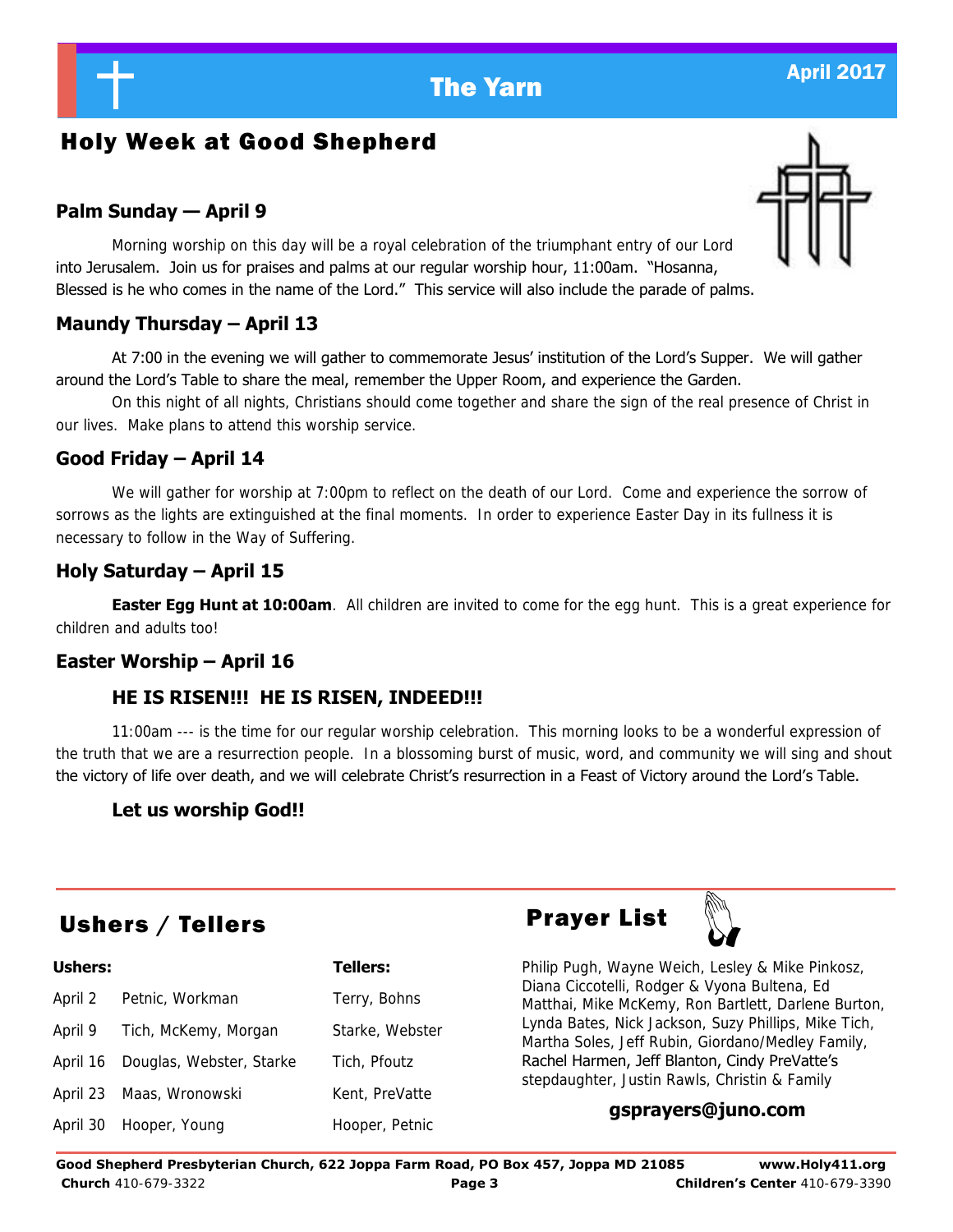# **The Yarn April 2017**

# **SAVE THE DATE: GSPC SPRING FLING** VENDORS, YARD SALE, CRAFTS FOR SALE, CHILDREN'S GAMES

## **JUNE 10, 2017** 8AM-2PM

**GOOD SHEPHERD PRESBYTERIAN CHURCH** 622 JOPPA FARM ROAD, JOPPA, MD 21085

Save the date for Good Shepherd's Spring Fling and Yard Sale! There will be craft and direct sales vendors, yard sale shopping, food, children's games, and fun for all! If you are interested in renting yard sale or vendor space, please contact Ashley or Chris. (Spaces: \$20 yard sale or \$40 vendor)

FOR MORE INFORMATION OR TO RESERVE A SPACE PLEASE CONTACT: ASHLEY: ASHBARNES3@YAHOO.COM OR CHRIS: 443-286-0655

More information to come. A sign up sheet for volunteers will be available after Easter week.

Come to buy, or come to sell. Vendors, Crafts, Yard sales spaces available. PASS THE WORD

**Good Shepherd Presbyterian Church, 622 Joppa Farm Road, PO Box 457, Joppa MD 21085 www.Holy411.org Church** 410-679-3322 **Page 4 Children's Center** 410-679-3390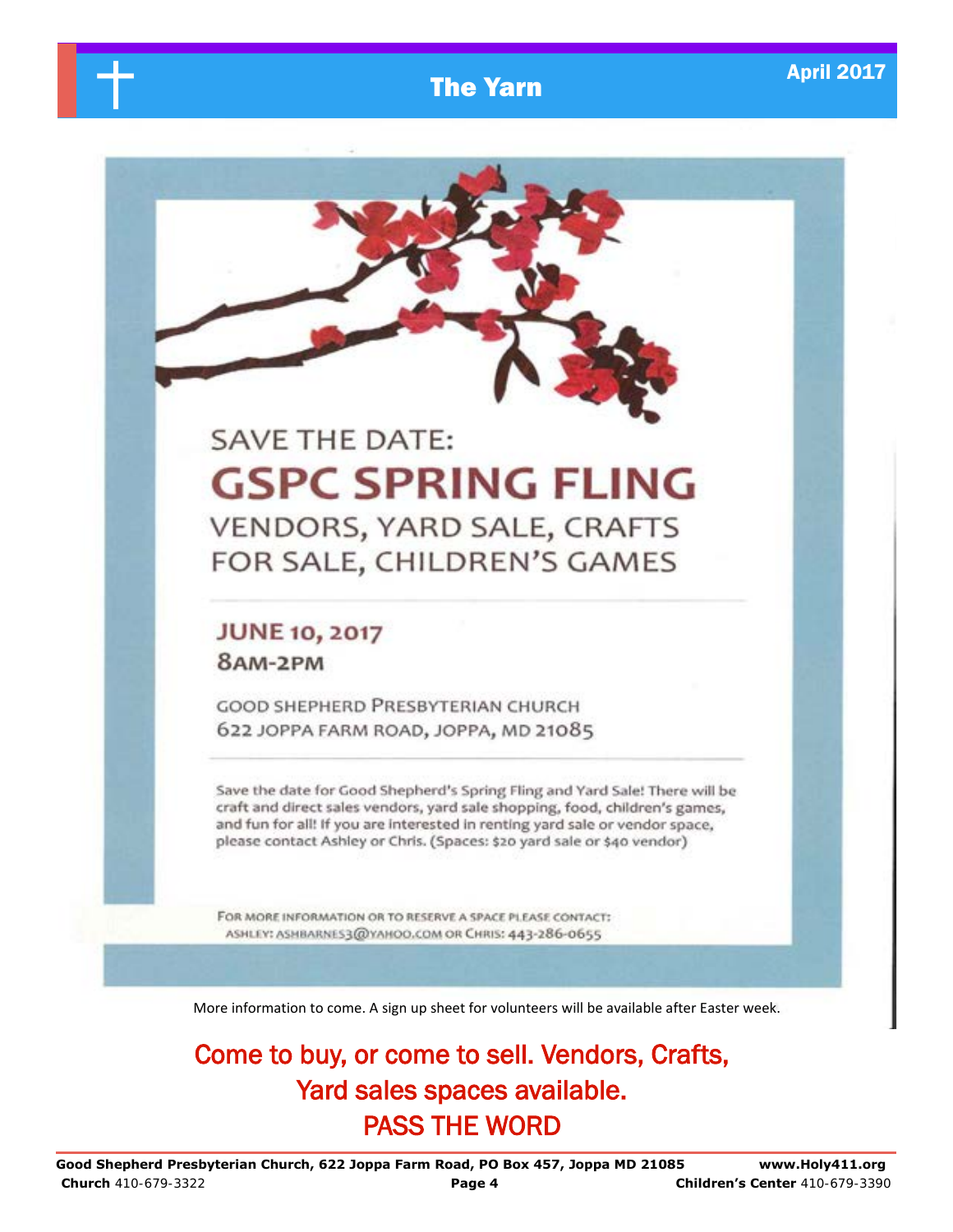# **The Yarn April 2017**

## Women's Bible Study

Thursday, April 13, 2017

10:00–11:30

Upper Room

# *Who is Jesus? – What a Difference a Lens Makes*

BIBLE STUDY LESSON 8 – Who is Jesus according to Other Abrahamic Faiths

KEY SCRIPTURE: Galatians 4:23-29 (Check Study Guide p. 78 for background scripture readings.)

KEY IDEA: The Abrahamic religions (Judaism, Christianity, and Islam) all share the patriarch Abraham in their traditions and comprise the three major monotheistic religions in the world today. While Jesus is the Christ, the Messiah, for Christianity alone, it is important to understand how Jesus is viewed in the other two traditions.

LENS: Christianity's sister Abrahamic faiths: Judaism and Islam.

Perhaps you have a friend, family member or co-worker of a different faith. (Judaism, Islam, Mormon, Unitarian-Universalist ) How does their faith view Jesus? What is their scripture base? Be prepared to share at our lesson the lens through which they view Jesus.

We will be combining Lesson 7 & 9 at our May gathering.

PRAYER LEADER: Sarah

HOSPITALITY: Jo White and Norma Webster

BRING A LUNCH

## Interim Search Committee

On March 9, 2017, the session asked four members of the congregation to serve on a search committee for our interim pastor. SoungHee (Donna) Baranowski, Rita Garrity, Farrell Maddox, and Robert Terry each agreed to serve. On Monday, March 13, 2017, the committee gathered to write a job description. SoungHee blessed our meeting with prayer, asking that God might lead us as we prepared for, and carried out our search. By the end of that evening we were able to send Pastor Jack Carlson a job description. He approved as read and suggested that we send it on to Jackie Taylor, General Presbyter, Presbytery of Baltimore. We are now in the process of receiving Personal Information Forms from interested candidates. Next steps will include the drafting of interview questions, interviews, and finally the committee's recommendation. We ask for your continued prayer that God will guide us in the decision making process and Good Shepherd Presbyterian Church will continue to grow and be a strong spiritual resource for our community and world..."Making Space for Faith"



April 13, 2017 10:00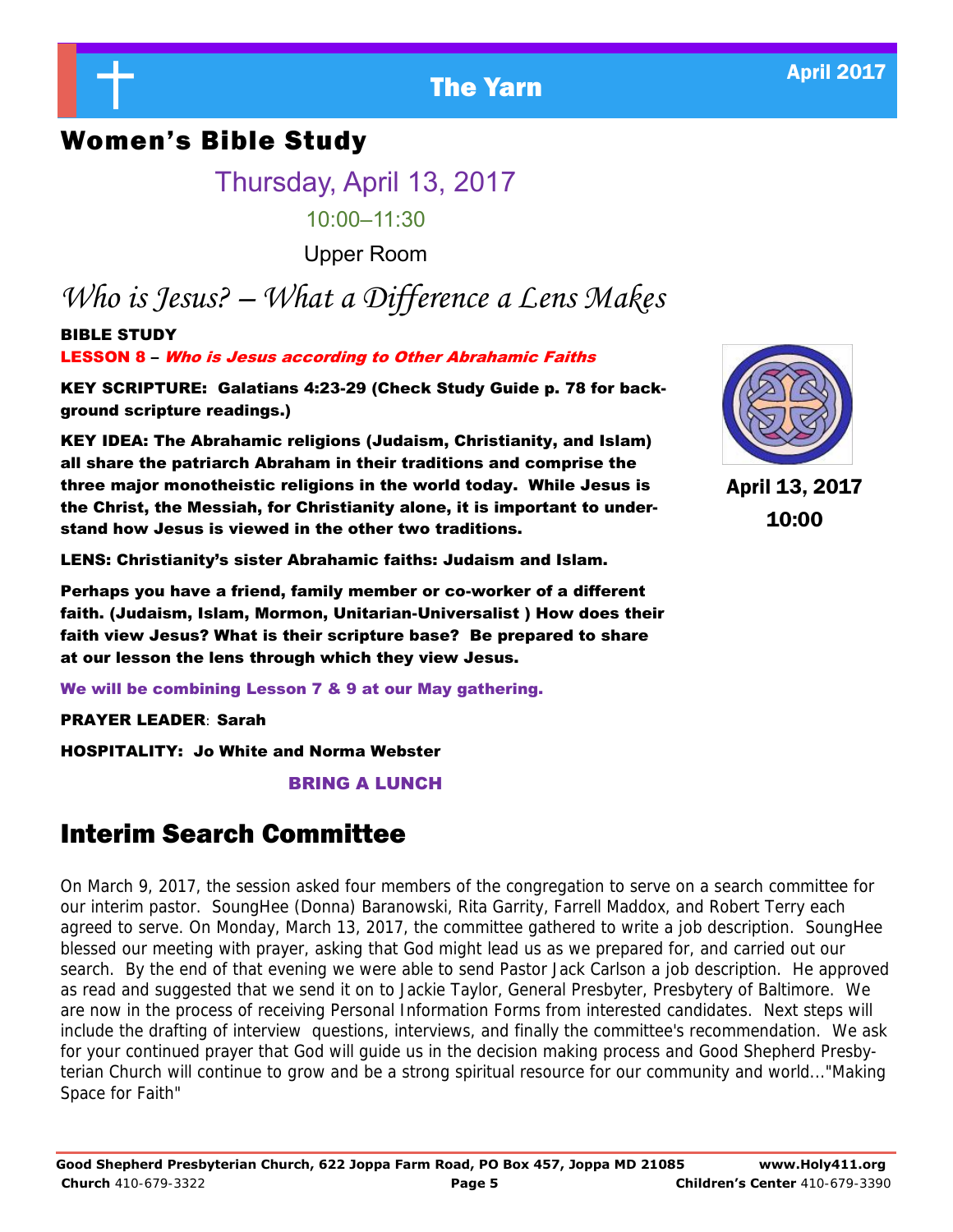|              |               | <b>The Yarn</b>                                                                                          | <b>April 2017</b> |
|--------------|---------------|----------------------------------------------------------------------------------------------------------|-------------------|
|              | Sunday, 2     | The Story Study 9:30<br>Worship 11:00<br>Coffee 12:00-Pot Luck Sunday                                    |                   |
|              | Wednesday, 5  | Deacons 6:45<br>Choir 7:30                                                                               |                   |
|              | Sunday, 9     | <b>Palm Sunday</b><br>NO Story Study<br>Community Parade of Palms 10:45<br>Worship 11:00<br>Coffee 12:00 |                   |
|              | Wednesday, 12 | Shepherd's Kids 5:30-7:30<br>Choir 7:30                                                                  |                   |
|              | Thursday, 13  | <b>Maundy Thursday</b><br>Women's Bible Study 10:00<br>Worship 7:00                                      |                   |
|              | Friday, 14    | <b>Good Friday</b><br>Worship 7:00                                                                       |                   |
|              | Saturday, 15  | Easter Egg Hunt 10:00-12:00                                                                              |                   |
|              | Sunday, 16    | <b>Resurrection of the Lord</b><br>Worship 11:00                                                         |                   |
| $\mathbf{z}$ | Wednesday, 19 | Shepherd's Kids 5:30-7:00<br>Choir 9:30                                                                  |                   |
|              | Sunday, 23    | The Story Study 9:30<br>Worship 11:00<br>Coffee 12:00                                                    |                   |
|              | Wednesday, 26 | Choir 7:30                                                                                               |                   |
|              | Thursday, 27  | Women's Association 10:00                                                                                |                   |
|              | Saturday, 29  | Children's Program Open House 10:00                                                                      |                   |
|              | Sunday, 30    | The Story Study 9:30                                                                                     |                   |
|              |               | Worship 11:00                                                                                            |                   |
|              |               | Coffee 12:00                                                                                             |                   |

**April 2 9:30**  Chapter 25

**April 9 & 16**  NO Story Study

**April 23 9:30**  Chapter 26

**April 30 9:30**  Chapter 27

Bob & Darlene Barr 205 Doncaster Road Joppa, MD 21085 410—679-0419 rtbarrjr@comcast.net

# Story Study Mew Address Happy & Happy

### **HAPPY BIRTHDAY**

**9 Robert Walko 10 Tony Bruno 18 Mildred Fike 22 Brittany Brodeen 26 Ray Benser**